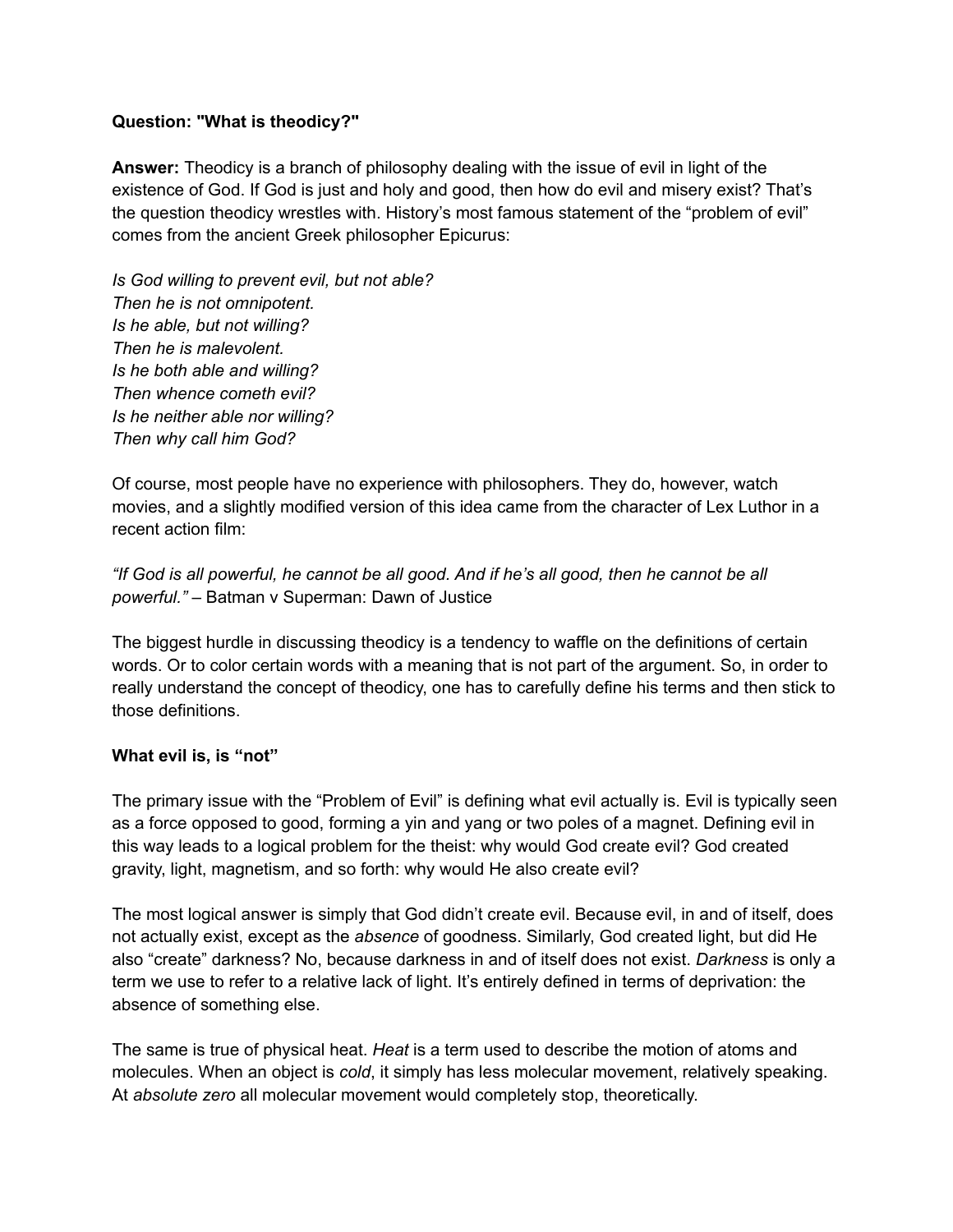You cannot get any "colder" than that, because there is no way to add more *coldness*. You can only remove heat, and when all the heat is gone, that's as far as you can go.

The same basic point applies to many descriptive words. Terms such as *short* or *thin* are all references to the relative *lack* of something else. There is no such thing as "shortness," and one cannot "add" shortness. There are only varying measurements of length. Printer paper is not "thin" because it has more "thinness" added to it than cardboard. We use the term *thin* so we don't have to say "less thick."

An example from mathematics is the constant *i*, or the square root of negative one  $(\sqrt{(-1)})$ . In reality, negative numbers cannot have a "square root," but there are places in advanced equations where it's a handy shortcut. The term *i* has meaning, at least in theory, even though we know it's not a literal description of some tangible thing.

Another mathematical example is the "number" 0. The term *zero* literally refers to that which *does not exist*. It is a reference to nothing, to the absence of something. This is why adding or subtracting 0 results in no change, multiplying 0 is still "nothing," and dividing by 0 is a logical contradiction. Is zero "real"? In the sense that it's a term we can understand and that has use, yes. But, of course, 0 does not exist in any tangible sense. It's literally defined as the absence of something (everything) else.

Putting all of these thoughts together, then, the same can be said of *evil*. The term has meaning and use, but we don't have to assume it's some actual, tangible, created thing. *Evil* is a relative term used to mean anything that deviates from the will or moral perfection of God. Evil is the lack of goodness.

All by itself, this reasoning goes a long way toward forming a proper theodicy. If evil is not some "thing" God created or some force outside of God that He cannot control, then the meaning of these questions becomes very different. Any premise that requires God to have created, formed, or generated evil is immediately invalidated. All that is required, then, is for God to have "allowed" it.

#### **Our will versus God's will**

The debate of how we define evil doesn't stop there, however. For many critics, the objection to God being "all good" inherently means "never allowing any evil." The first problem with this view of God's goodness is logical. The second is personal.

Logically, if God is perfect, then anything different from Him, in any way, is no longer perfect. You cannot change absolute, complete perfection and still be absolutely and completely perfect. This means that anything God creates is, by definition, different from Him and must be less than perfect. Considering evil as a deviation from God's goodness, this leads to two possibilities, in order for God to completely and totally avoid evil of any kind.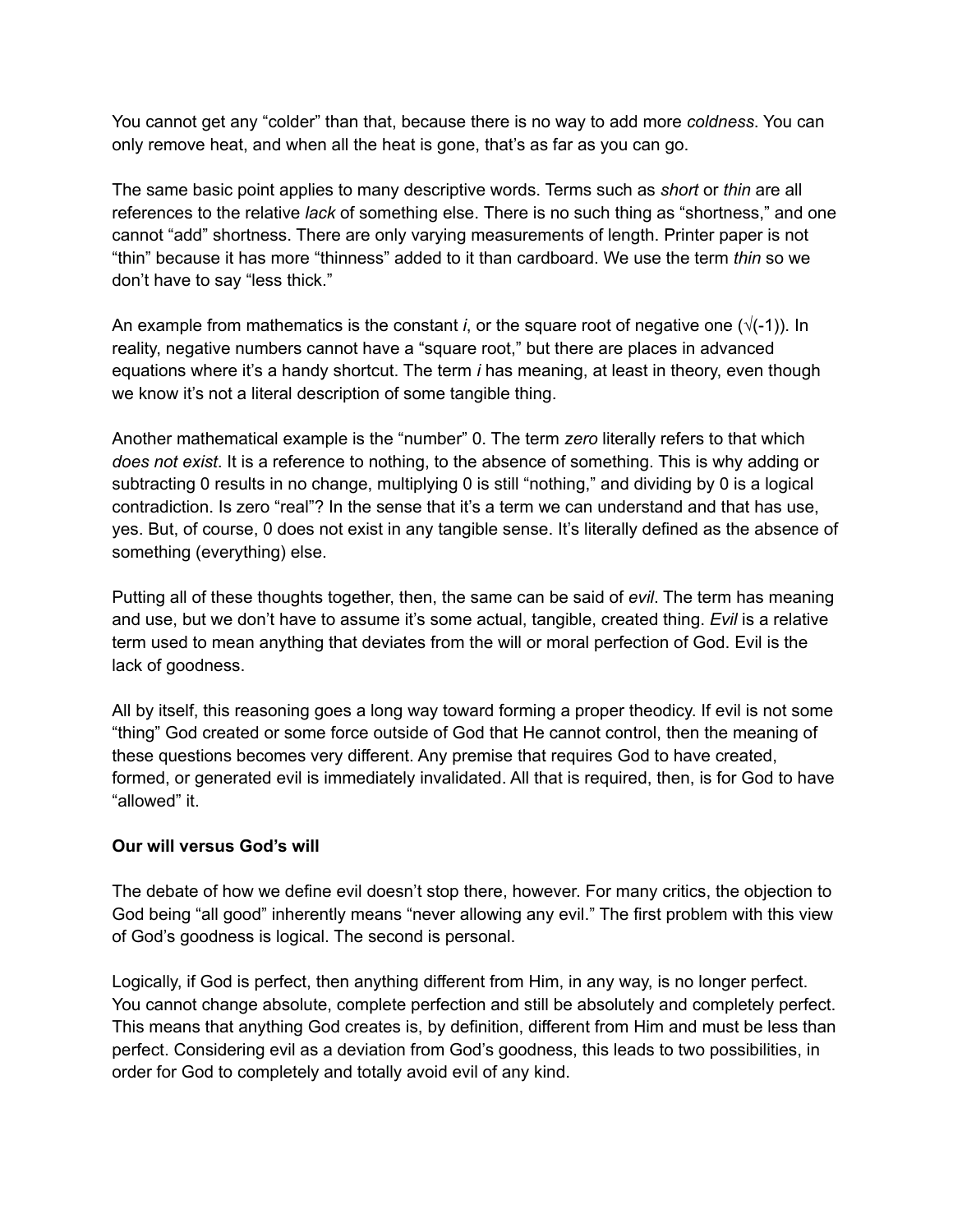First, God could simply not create anything at all.

Second, God could create but allow nothing in His creation the capacity for moral free will. In other words, allow no deviation leading to "evil." But this makes a mockery of every other emotion, ideal, and benefit that critics of God want to uphold. In short, a universe logically incapable of evil is also one logically incapable of love, nobility, sacrifice or success.

A being unable to partake in evil is also incapable of exhibiting mercy, compassion, or love. It's not hard to see how, if God had created things with this limitation, creation would seem like a waste of time. God desires love and glory—and our approval of that desire is irrelevant to its truth—but there can be no love given by robotic, choice-less creations.

So, for God to preclude even the possibility of evil, He must either not create or create something utterly pointless. Logically, it stands to reason that God allows the *potential* for evil because such freedom is intrinsically the same that allows the *potential* for nobility and virtue. Without that potential no love or other "good" things can actually occur.

This leads to the "personal" problem with demanding that God disallow evil. Once a person accepts the idea that evil has to be *possible* in order for us to have a meaningful free will, the next step is often to criticize God for allowing "too much" evil or the "wrong kinds" of evil. Here, again, definitions and personal preferences are key.

Critics of God often make an assumption at this stage. They make statements such as "a good God might allow some evil, but He would never allow X." Once again, the logic leading to this point shows that God does not have to *create* evil for it to exist. This question also assumes, irrationally, that there cannot be things worse than X. Logically, it's possible there could be evils even worse than X that God *has* prevented, and, because He has prevented them, we are unaware they are even possible. To continue to criticize God on account of there being "too much" evil is to waffle between logic and emotion.

We may not like the idea that God allows certain kinds of evil. And, logically, there is nothing invalid about a person choosing to say, "I reject obedience to God because I don't agree with His morality." But theodicy is not a question of making God agree with our whims. What we cannot say, logically, is that, if God does not act according to our *moral preferences*, then He cannot exist in moral perfection. This makes the critic the ultimate standard of morality!

To put that another way, claiming God cannot exist or cannot be perfectly moral unless He agrees with my moral preferences is to say this: "I am morally perfect, so if God and I differ on some moral issue, the only possible reason is that God is flawed, and I am not." Once again, a person is not *logically* prevented from taking this approach. But just because it's a possible viewpoint does not make it a reasonable one.

Does this mean there could never be a circumstance where God's supposed morality conflicts with what we see in our experience? Not at all.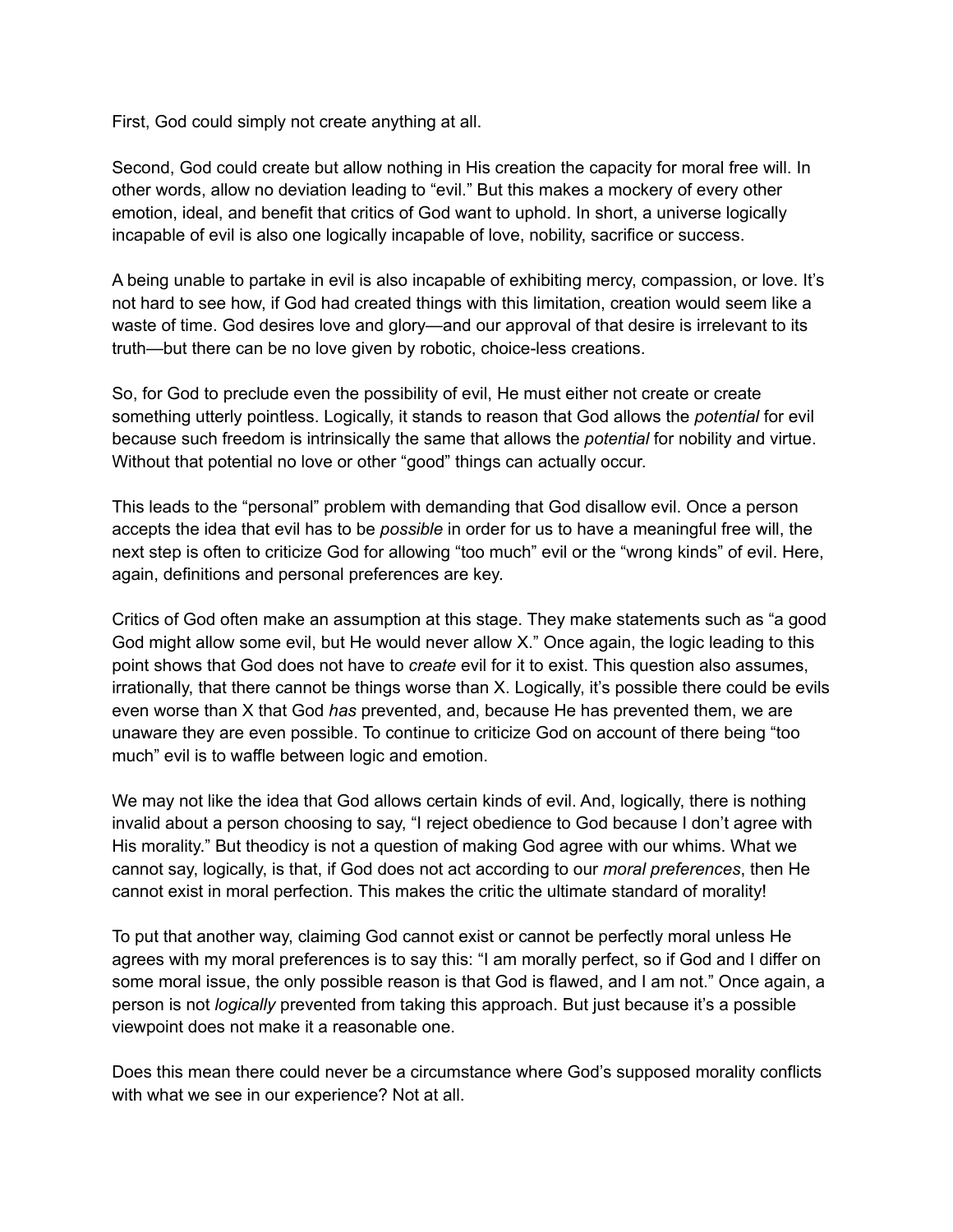The problem—for the critic—is that many of the rules he claims God fails to live up to are simply fictional. God never promises to make everyone's life easier or better, nor does He promise to alter cause and effect simply at our whims. There is an eternal context and a spiritual condition to what God tells us about suffering and evil in this world. This is a key part of any reasonable theodicy.

# **So why allow evil?**

Logic says that God does not have to *create* evil in order for there to be evil. Logic says that God does not have to conform to our moral preferences in order to be perfectly good. So, then, how can a person rationalize the existence of evil in a way that's relevant to our own experience?

The first point that must be realized is that God is consistent in His "allowance" of our free will and the natural function of His creation. As it turns out, it's the fact that God is consistent in His moral behaviors that greatly aggravates the skeptic. This is because God's consistency runs counter to our human preferences: we'd rather God bend or break the rules to suit our own selfish preferences.

For example, God is consistent in allowing human beings a broad use of free will. This includes allowing people the freedom to reject His will and spurn His commands. This can result in consequences for those who choose to disobey. At the same time, much of the suffering of man on earth is due to the decisions of *other people*. There, again, God is being consistent in allowing humanity the freedom to act.

This is really nothing more than a re-phrasing of the earlier argument about allowing the potential for evil, because, without it, there is no potential for good. The same natural laws that allow us to build skyscrapers and develop medicines can be abused to make bombs and illicit drugs. They are the same laws that produce earthquakes and hurricanes. Too often, we make choices knowing the risks involved or with a deliberate intent to misuse creation and then blame God when those potential problems materialize.

The second point to make is that God is not motionless, silent, and inactive in the face of evil. Here, again, is a point where the critic becomes inconsistent. The same voices who attempt to say, "God is not doing enough to stop evil" are almost always the same ones who object when God does *anything* to stop evil. The incidents most often pointed to by critics of the Bible as evidence of God's supposed immorality (such as the destruction of Sodom) were times when God explicitly stated that His actions were a response to malevolence. They were His means of stopping and preventing more evil.

The same critic who cries, "God does nothing about evil," is all too often the same person calling God immoral for His actions in the flood. Or against the Amalekites. Or at Jericho. God has already taken steps to neutralize and counter evil. Saying He does "nothing" is simply untrue.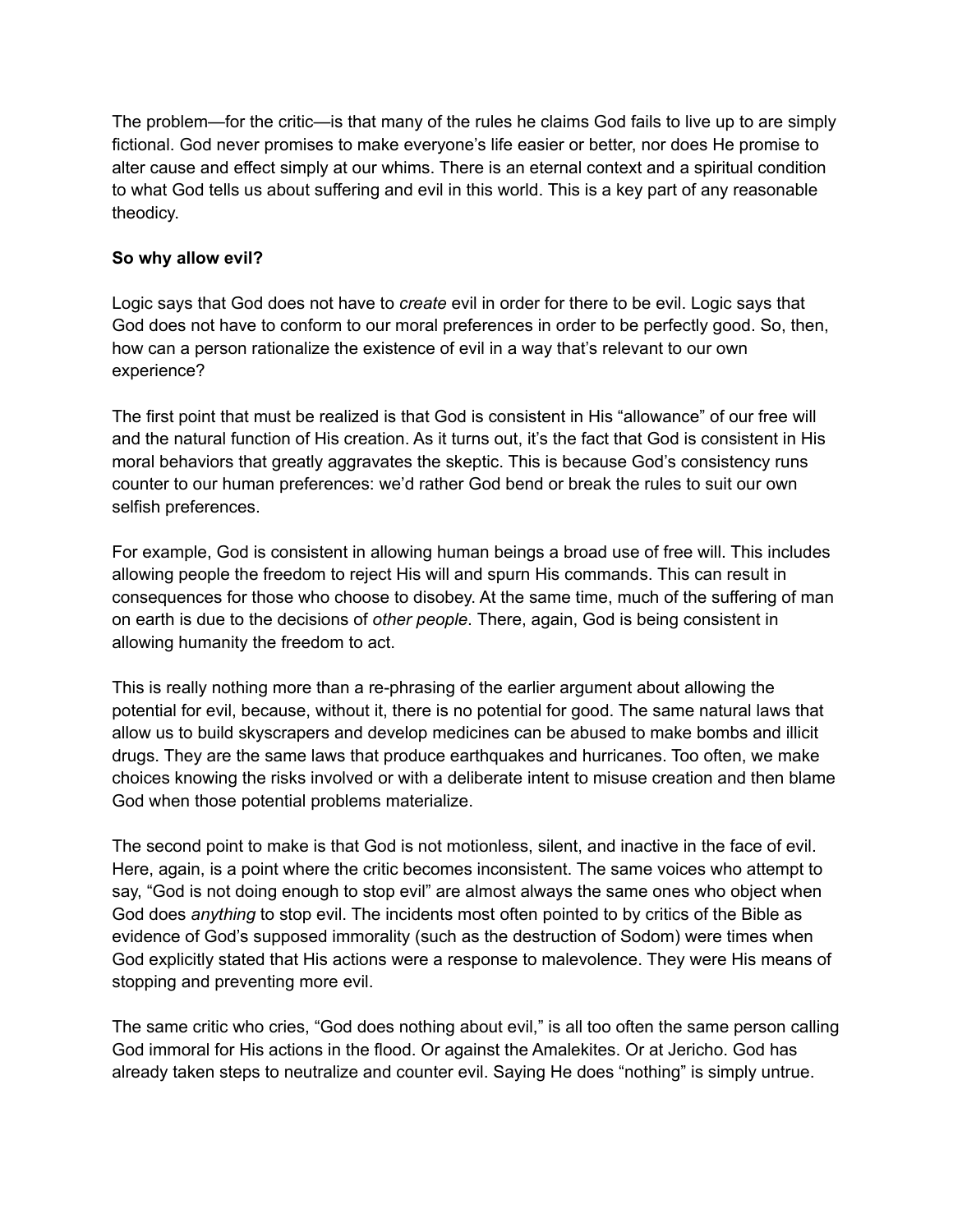Complaining that He does "too much" to stop evil is all well and good, but that makes theodicy irrelevant and the problem of evil moot.

The third point is that we have a limited perspective. This is not a very persuasive argument, especially for someone hostile to the idea of God. But, logically, it has to be said that the God under examination is posited to be omniscient, omnipotent, eternal, and omnipresent. We, of course, are not. We often hear employers, military personnel, parents, doctors, and others reminding us that there are things happening "behind the scenes" that we simply cannot understand. Our inability to understand certain decisions is not hard evidence that those decisions are wrong. It means nothing more than that we have incomplete understanding.

Finally, one has to take all criticisms of evil in the entire context of Christian teaching. If this life were all there is, then the problem of evil would be a much bigger problem. However, according to the Bible, this is not the only life we are going to live. A person can reject that belief, but he cannot criticize the God of the Bible and His morality as if the afterlife were not an intrinsic part of Christian moral understanding. Christians believe that all wrongs—every single one—will be reckoned with, someday. They believe that God is acting to restrain evil now, just as He has in the past. The Bible makes it clear that the struggles we experience now are not the purpose for which we exist, nor do they define our value. Instead, there is a point to the suffering and a plan that involves making all wrongs right.

## **Back to the beginning**

Looking at these ideas, then, we can see that Epicurus' version of the problem of evil suffers from a fatal flaw. This can be summed up in one simple statement: the "God" Epicurus criticizes is not the God of the Bible. In other words, Epicurus' criticism only works against the deities of Greek polytheism and in the context of a polytheistic view of reality.

The Christian can respond to Epicurus as follows:

*Is God willing to prevent evil, but unable to? Then he is not omnipotent.* God is willing to limit evil and has acted to do just that. So, He is still omnipotent.

*Is he able, but not willing? Then he is malevolent.* God is able, but not willing, to abolish our free will. So, He is still omnibenevolent.

*Is he both able and willing? Then whence cometh evil?* God has acted to defeat evil. Evil comes simply when we fall short of His will.

*Is he neither able nor willing? Then why call him God?* God is not willing to prevent our free will. Your disapproval does not make Him any less God.

And, to the more pop-culture-friendly Lex Luthor, Christianity can respond as follows:

"If God is all powerful, he cannot be all good. And if he's all good, then he cannot be all powerful." God can be all-powerful and choose not to act according to your preferences.